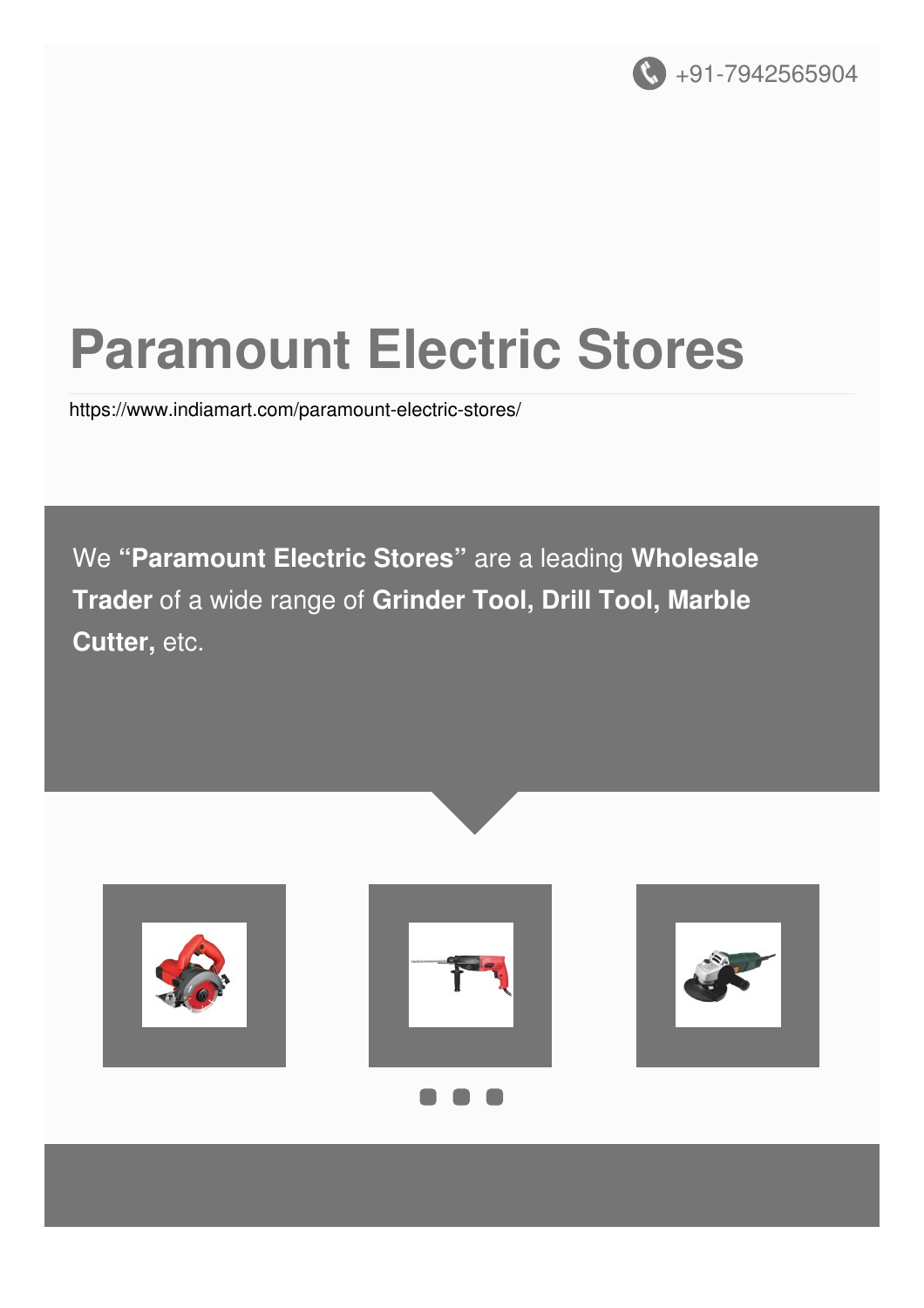# About Us

Established as a **Proprietor** firm in the year **1980** at **Ahmedabad (Gujarat, India),** we **"Paramount Electric Stores"** are a leading **Wholesale Trader** of a wide range of **Grinder Tool, Drill Tool, Marble Cutter,** etc. We procure these products from the most trusted and renowned vendors after stringent market analysis. Further, we offer these products at reasonable rates and deliver these within the promised time-frame. Under the headship of **"Mr. Mufaddal Masina",** we have gained a huge clientele across the nation.We are dealing in Power tools, hand tools, Electric Products, Agricultural Products, Cleaning products and Safety Products brands like **Bosch, Dewalt, Black and decker, Stanley, Hitachi, Ralli Wolf, KPT, Makita, Planet Power, Stanley and Taparia, Eastman L&T, Indo Asian, Jainson, Syska LED, Anchor, Max Green, Neptune, JK Drill Bits,** etc.

> **For more information, please visit** <https://www.indiamart.com/paramount-electric-stores/profile.html>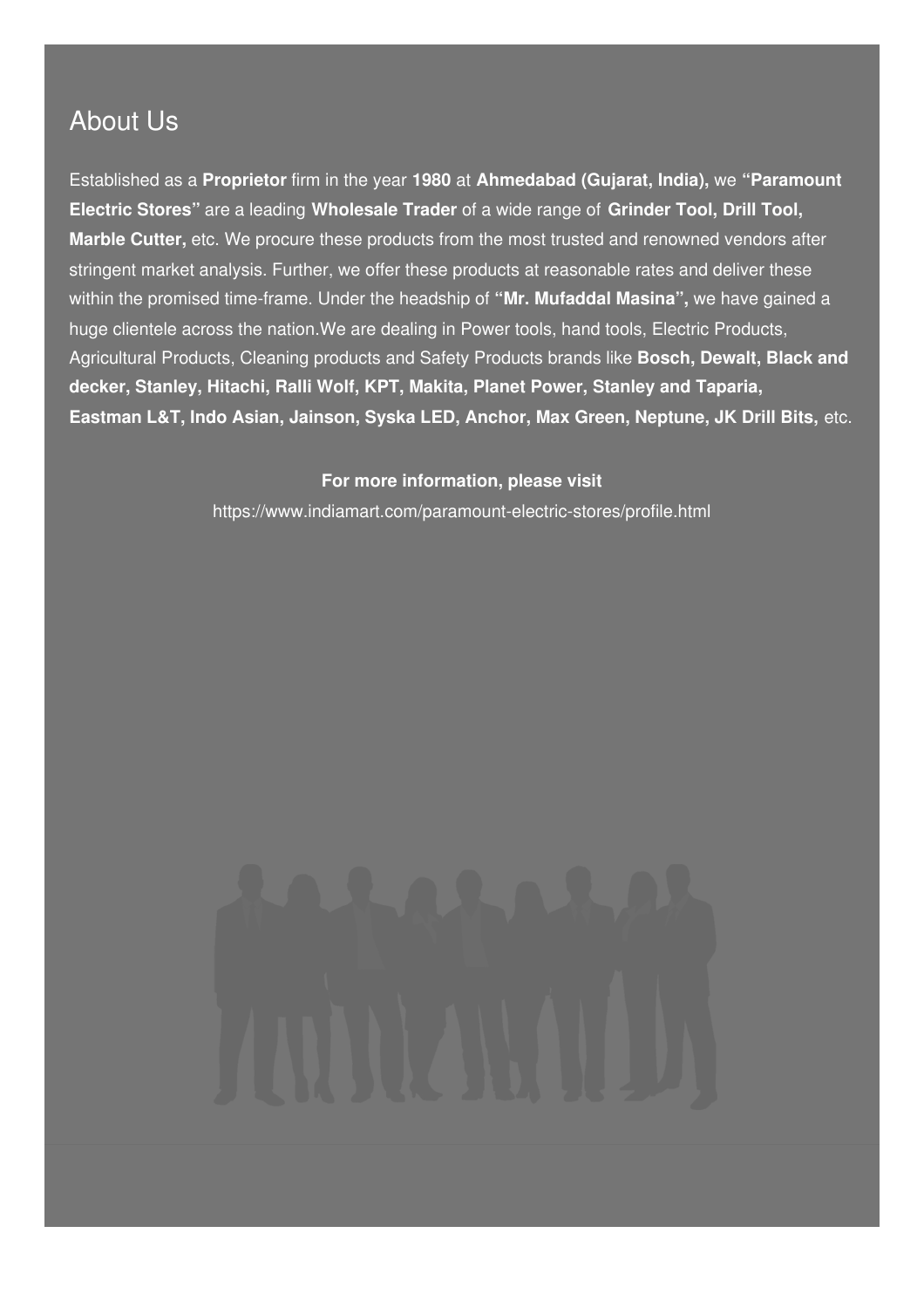#### **POWER TOOLS**



Ralli Wolf RW125 125mm Marble Cutter



Ralli Wolf RB 500 Electric Blower



Ralli Wolf RG2100 2000W Heat Gun



Ralli Wolf RS180 180mm Circular Saw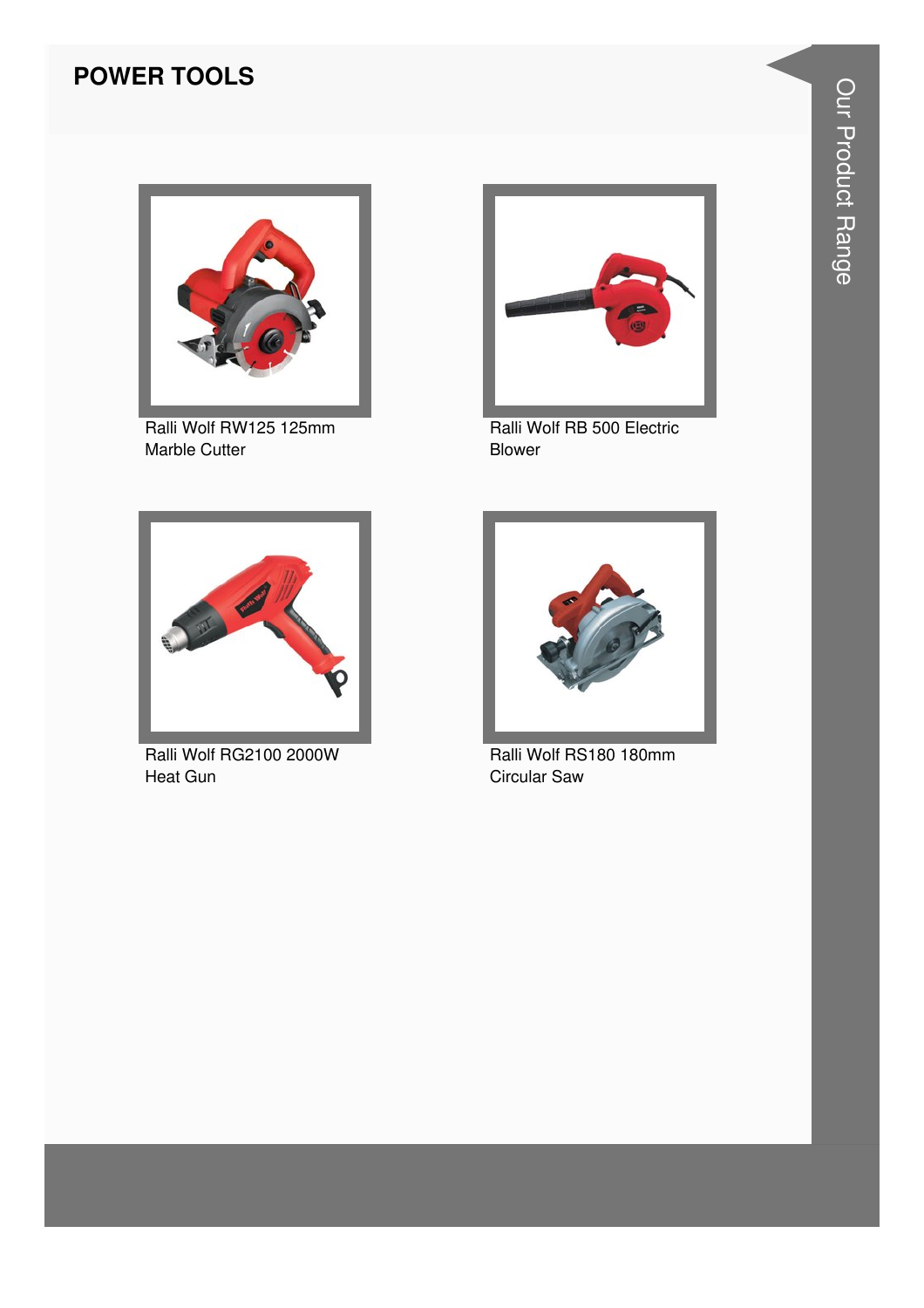#### **ROTARY HAMMER ,DEMOLITION HAMMER AND DRILLING**



Ralli Wolf 85220 PLUS 22mm SDS PLUS Rotary Hammer



KPT KPT5DHN 5kg Demolition Hammer



KPT KPTRH22 22mm Rotary Hammer



KPT KRH13 13mm Rotary Hammer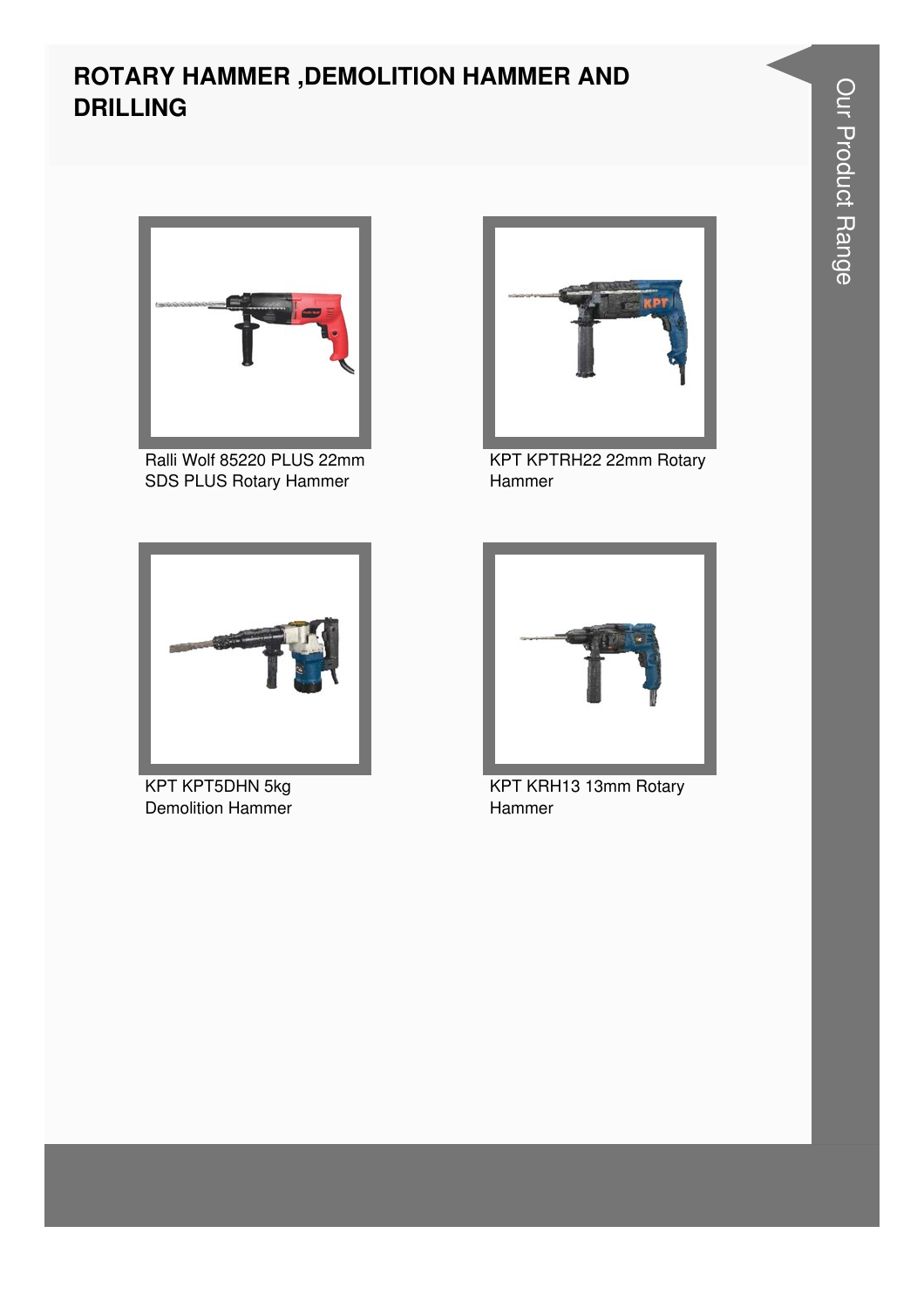#### **ANGLE GRINDER AND DIE GRINDER**



Ralli Wolf AG100 100mm Angle Grinder



Ralli Wolf 45100 100 mm Industrial Angle Grinder



Ralli Wolf 35125 125mm Angle Grinder



KPT P57-91 K5 180mm Angle Grinder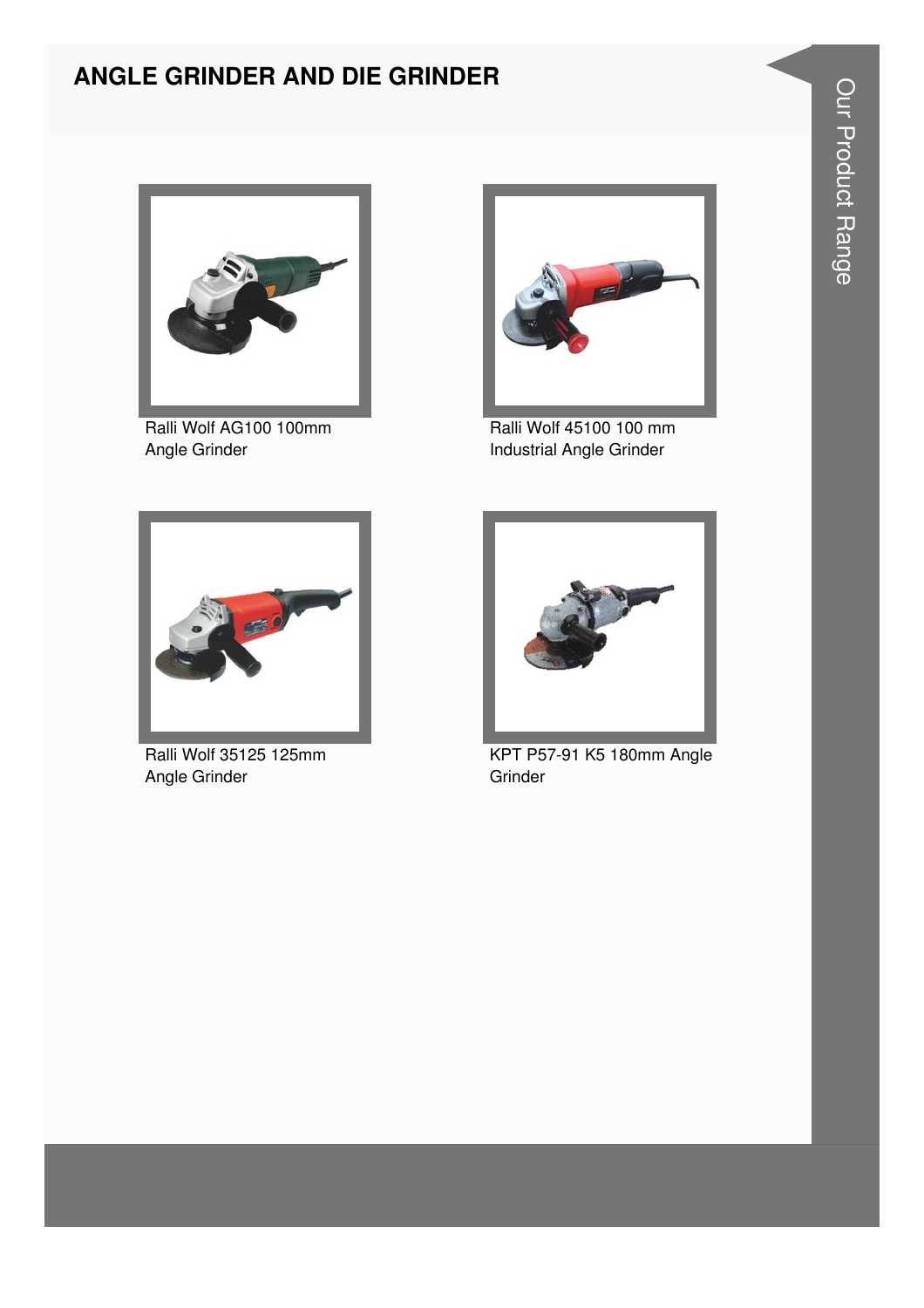# **HAND TOOLS**



**Stanley Hand Tools** 



Ratchet Box Set



**Stanley Measuring Wheel** Mw40m Rodo Meter



**TAPARIA HAND TOOLS**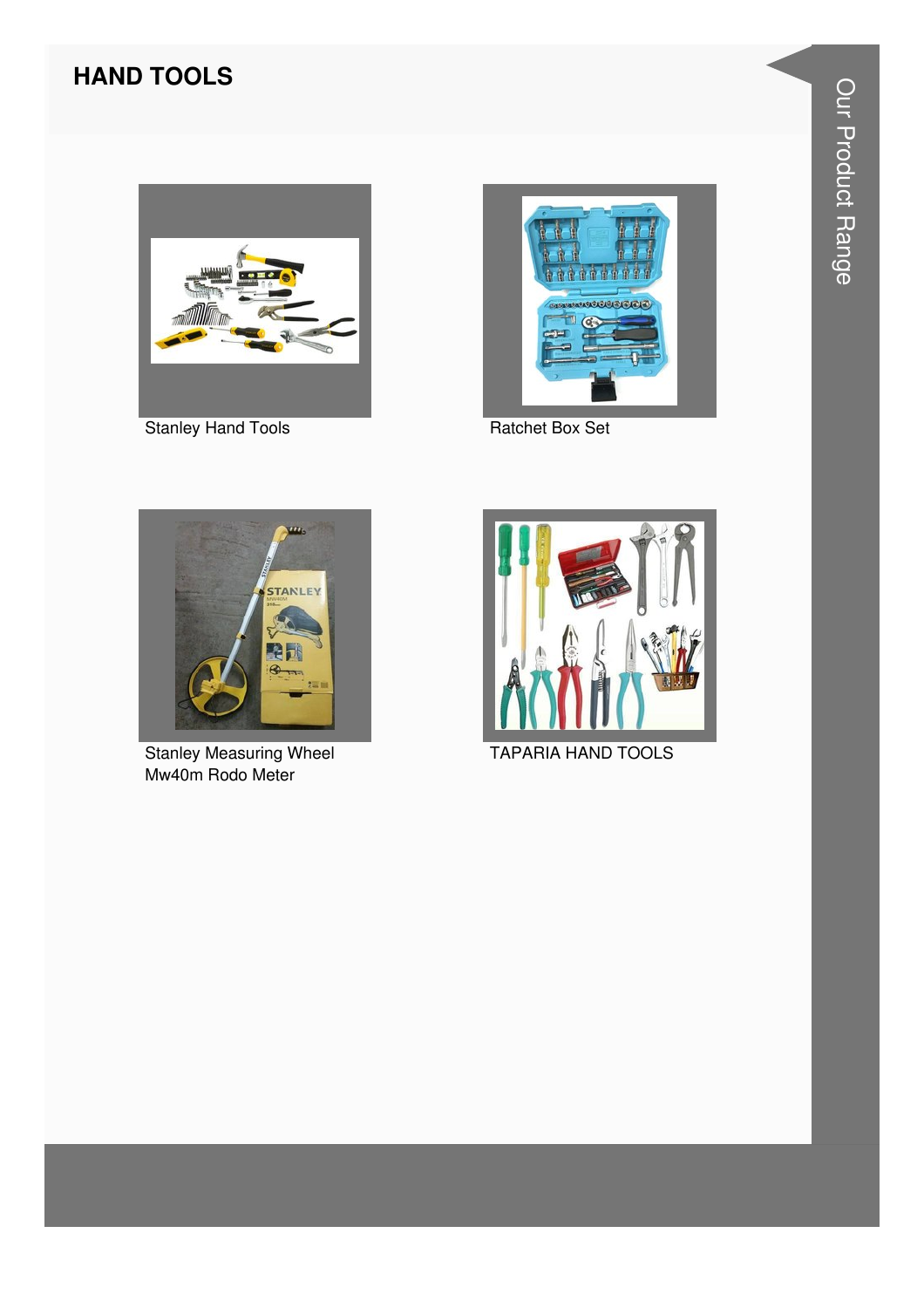## **BOSCH POWER TOOLS**



Makita Cordless Impact Wrench



industrial wet and dry vacuum cleaner



**Bosch Angle Grinder** 



**Bosch Electric Drill Machine**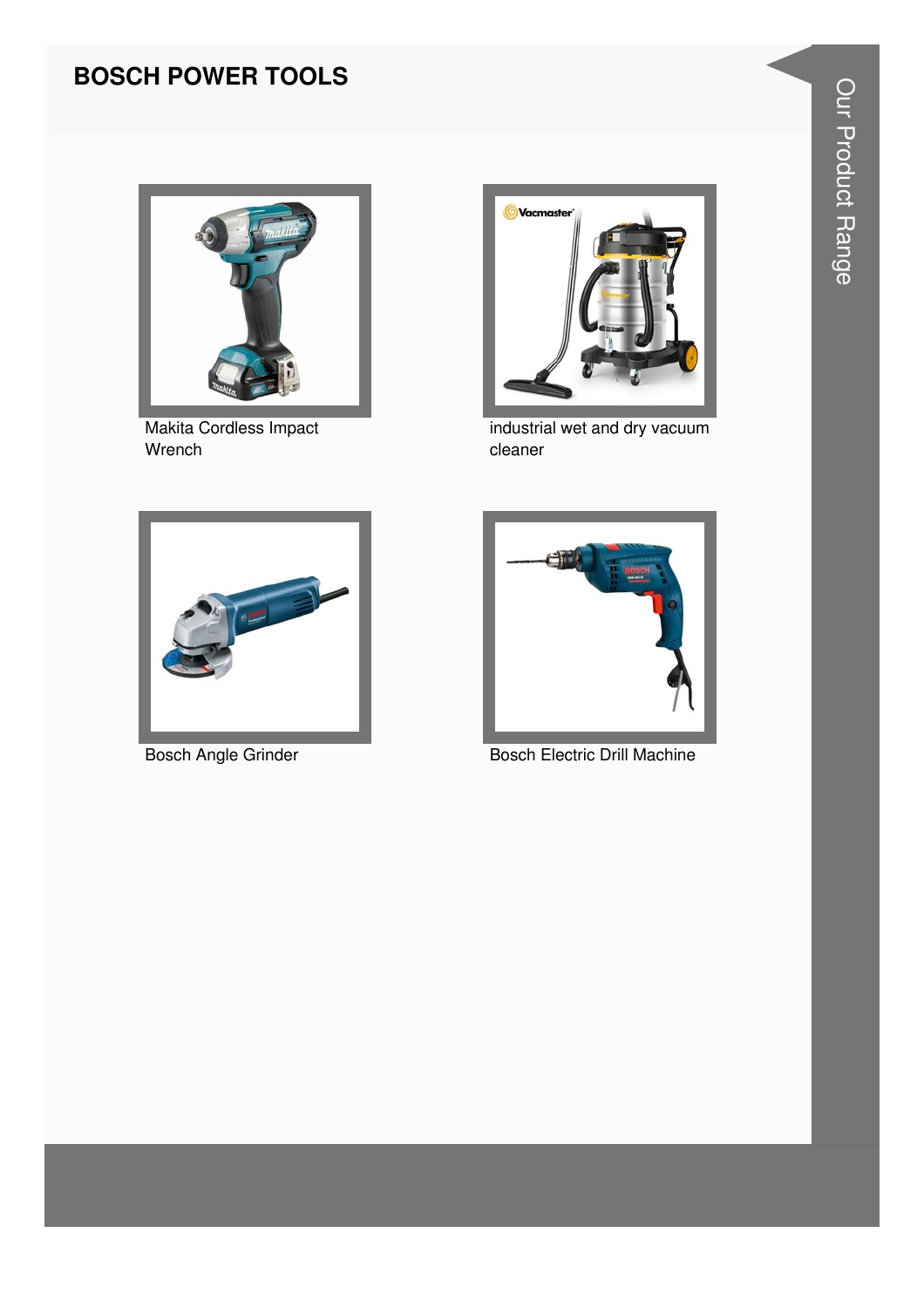#### **METAL POWER TOOLS**



EG2C 6mm Light Duty Drill **Ralli Wolf VSM 180mm** 



Vertical Sander



Ralliwolf EJ3C 10mm Light Duty Drill



Ralli Wolf HSG / HSG BR 6mm High Speed Grinder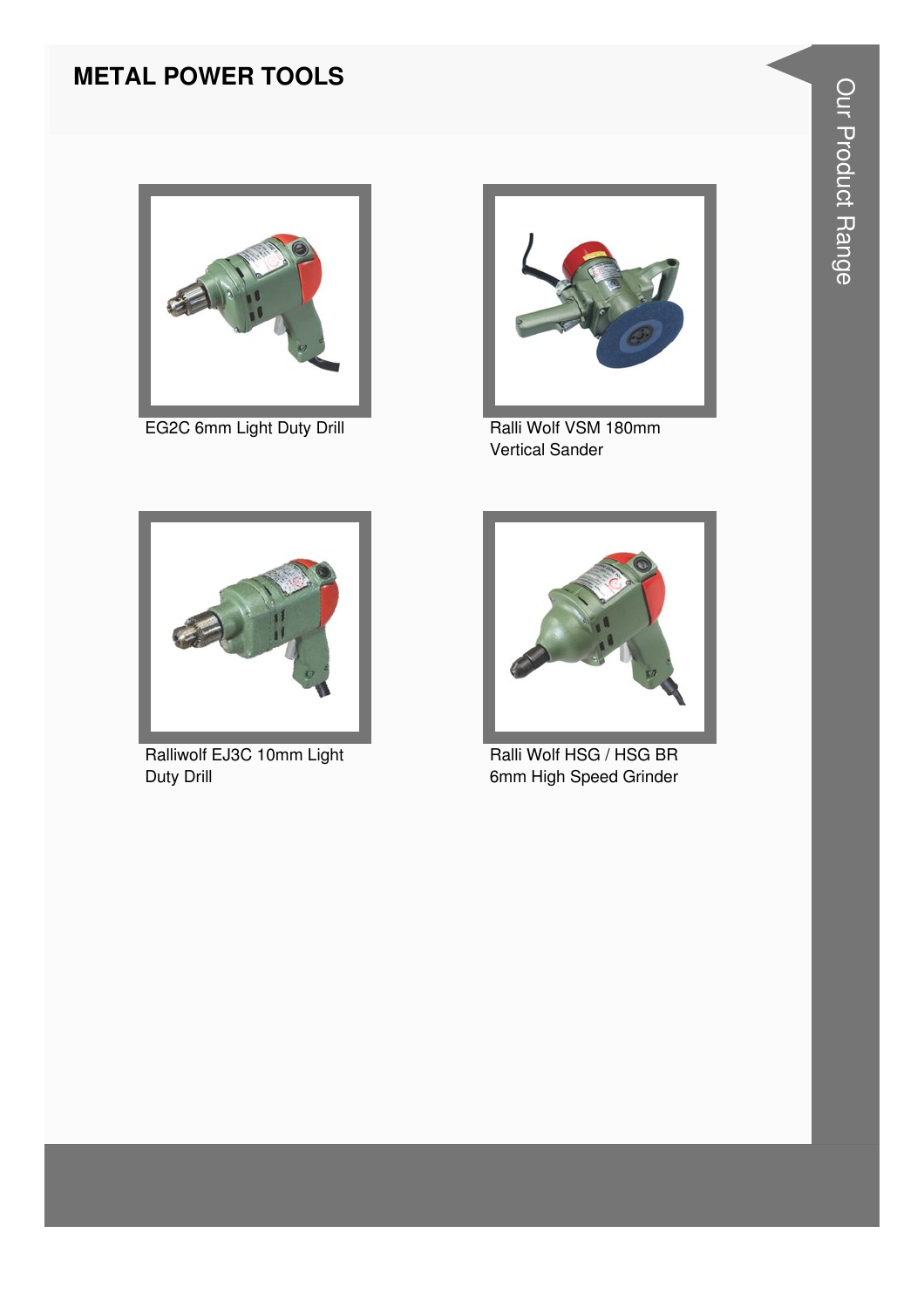#### **WELDING MACHINE**



Ralli Wolf ARC 200 Welding Machine



Ralli Wolf MIG 200S Welding Machine



Stud welding Machine



**Inverter Welding Machine**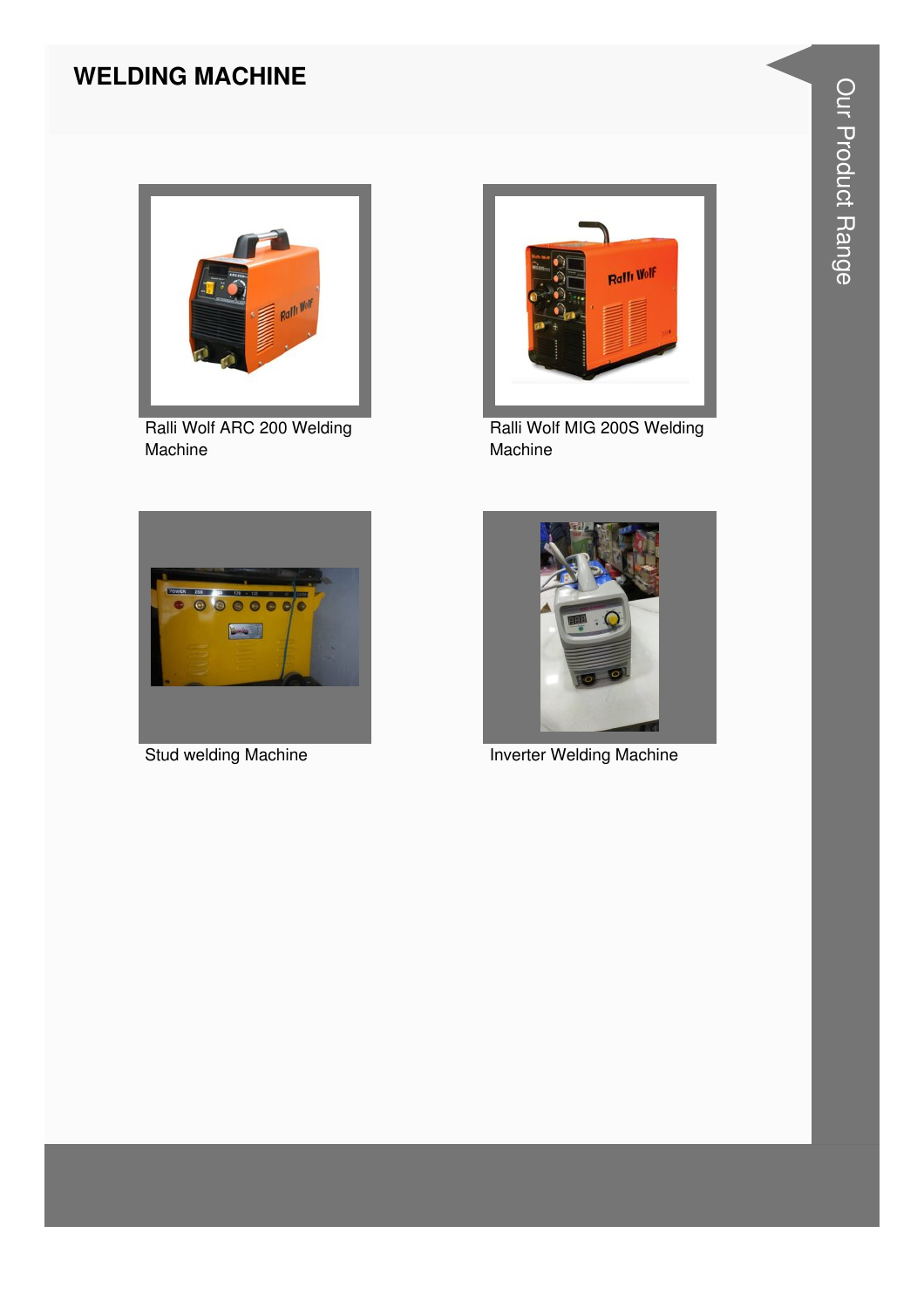# HIGH PRESSURE PUMP CAR WASHING PUMP VACCUM



Ralli Wolf RHP 100 High Pressure Washer



**High Pressure Pumps** 



**B TALI Pressure washer** 



**Black And Decker Car** Vacuum Cleaner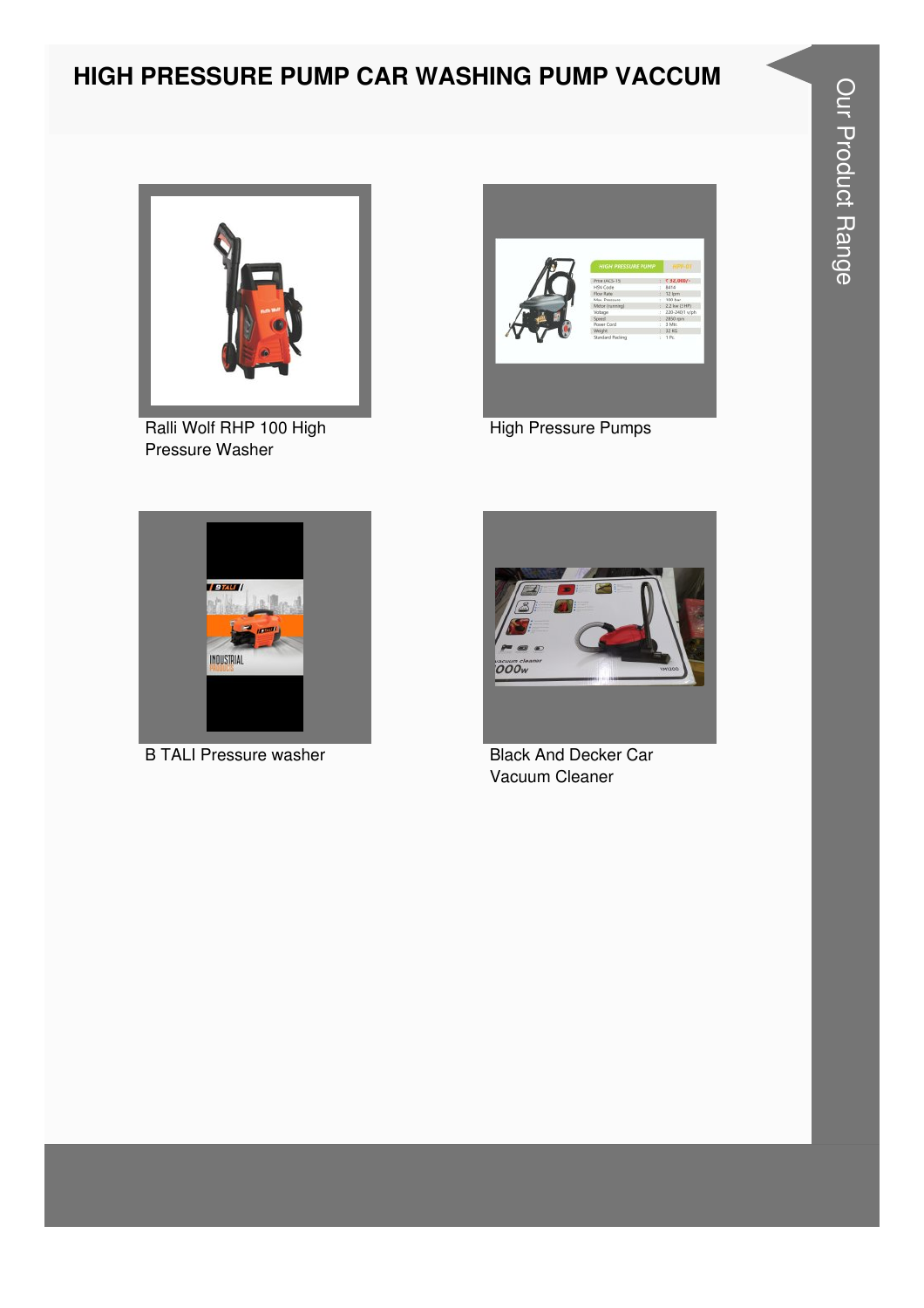#### **PNEUMATIC TOOLS**



Ralli Wolf AG-406 Air Angle Grinder



Ralli Wolf PG-1101H Air Die Grinder



B tali air Compressor



Ralli Wolf RAD-402 1/2" Reversible Drill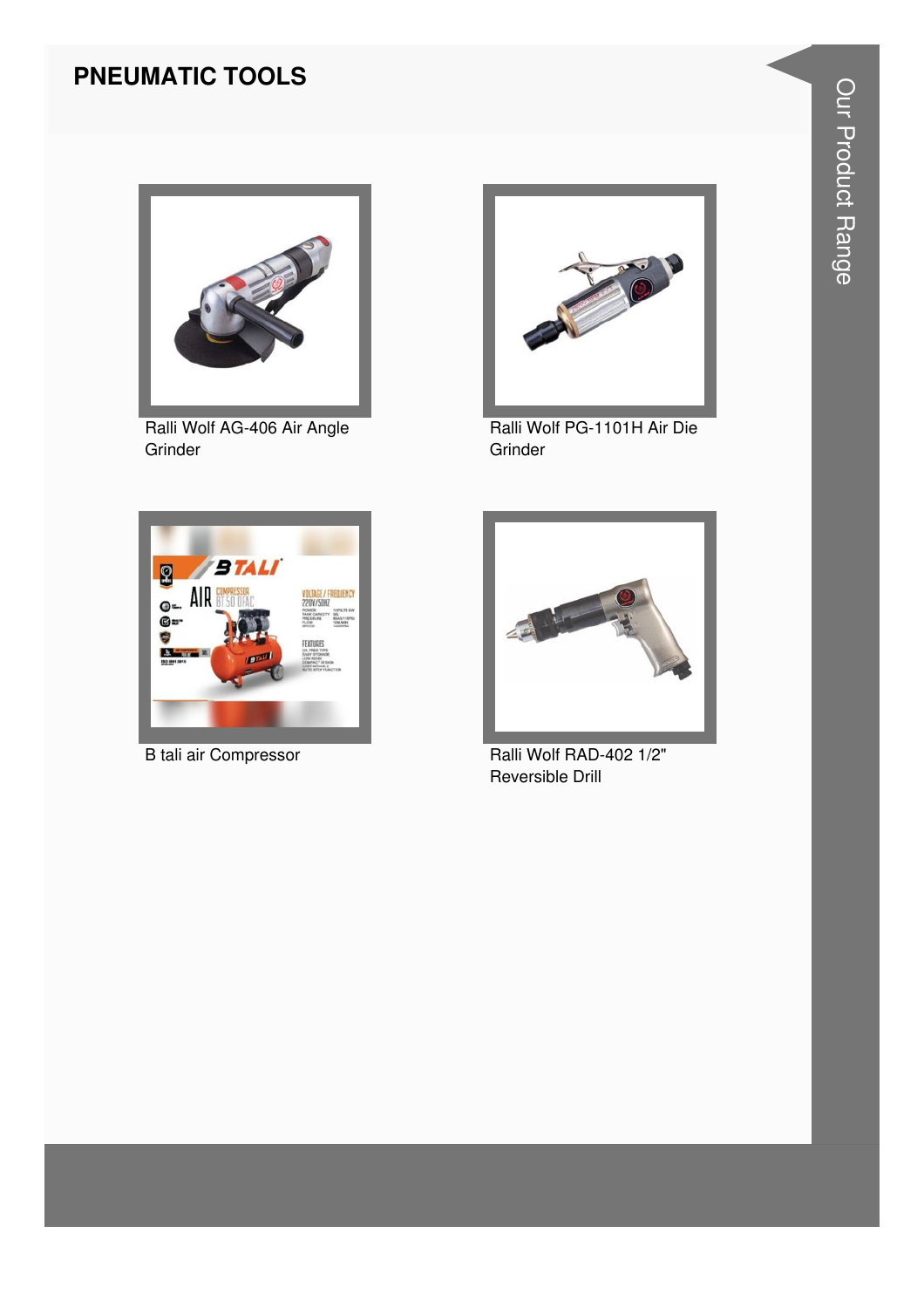# **CUTTING BLADE**



**Wood Cutting Blade** 



Marble Cutting Blade



**Metal Cutting Blade** 



**Concrete Cutting Blade**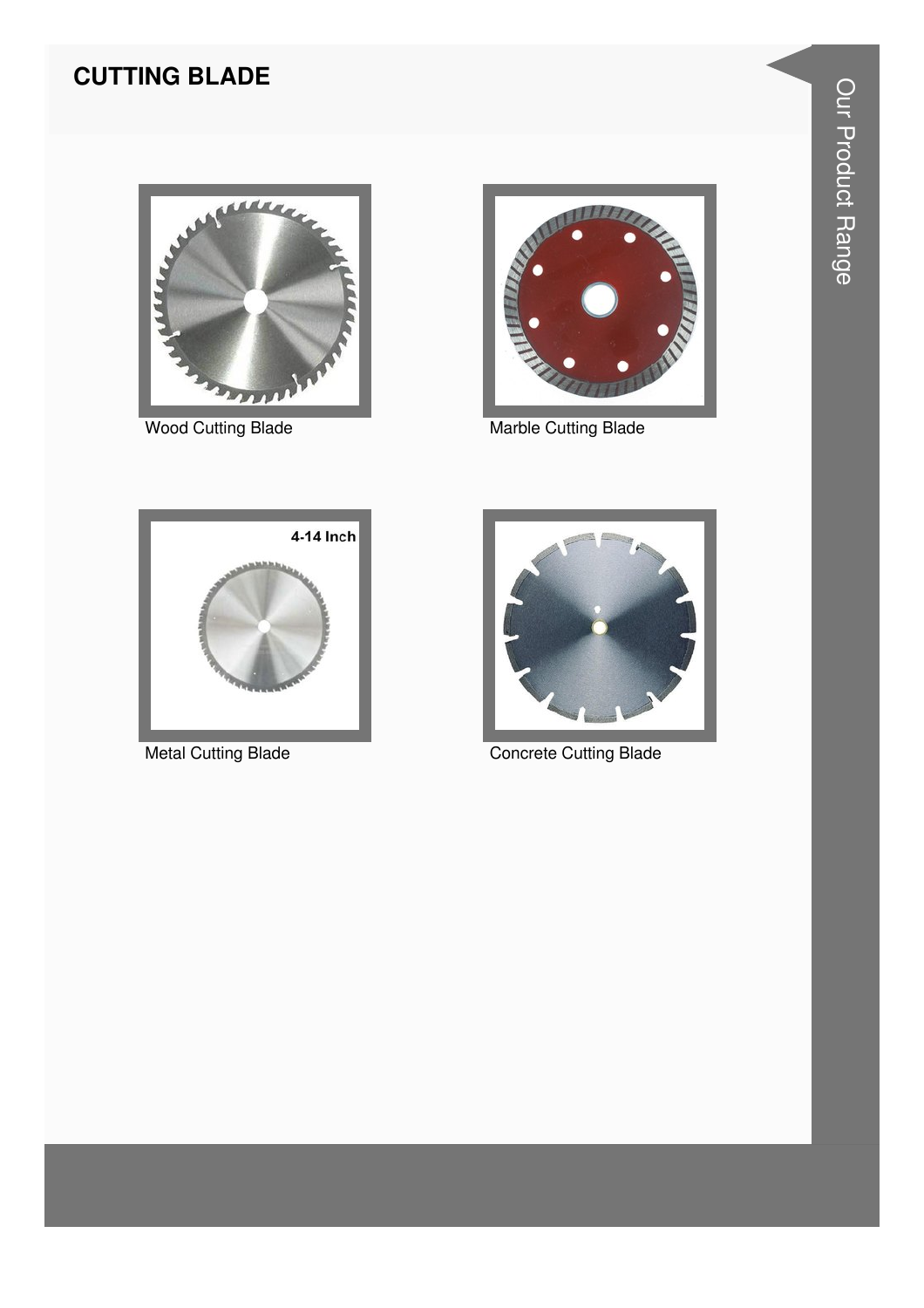## **BROACH CUTTER**



Ralli Wolf Commando 100 Magnetic Drill Machine



Ralli Wolf NW 50S Magnetic Drill Machine



KPT KMS95RT Magnetic Drill **Stand** 



KPT KBC38 38mm Broach **Cutter**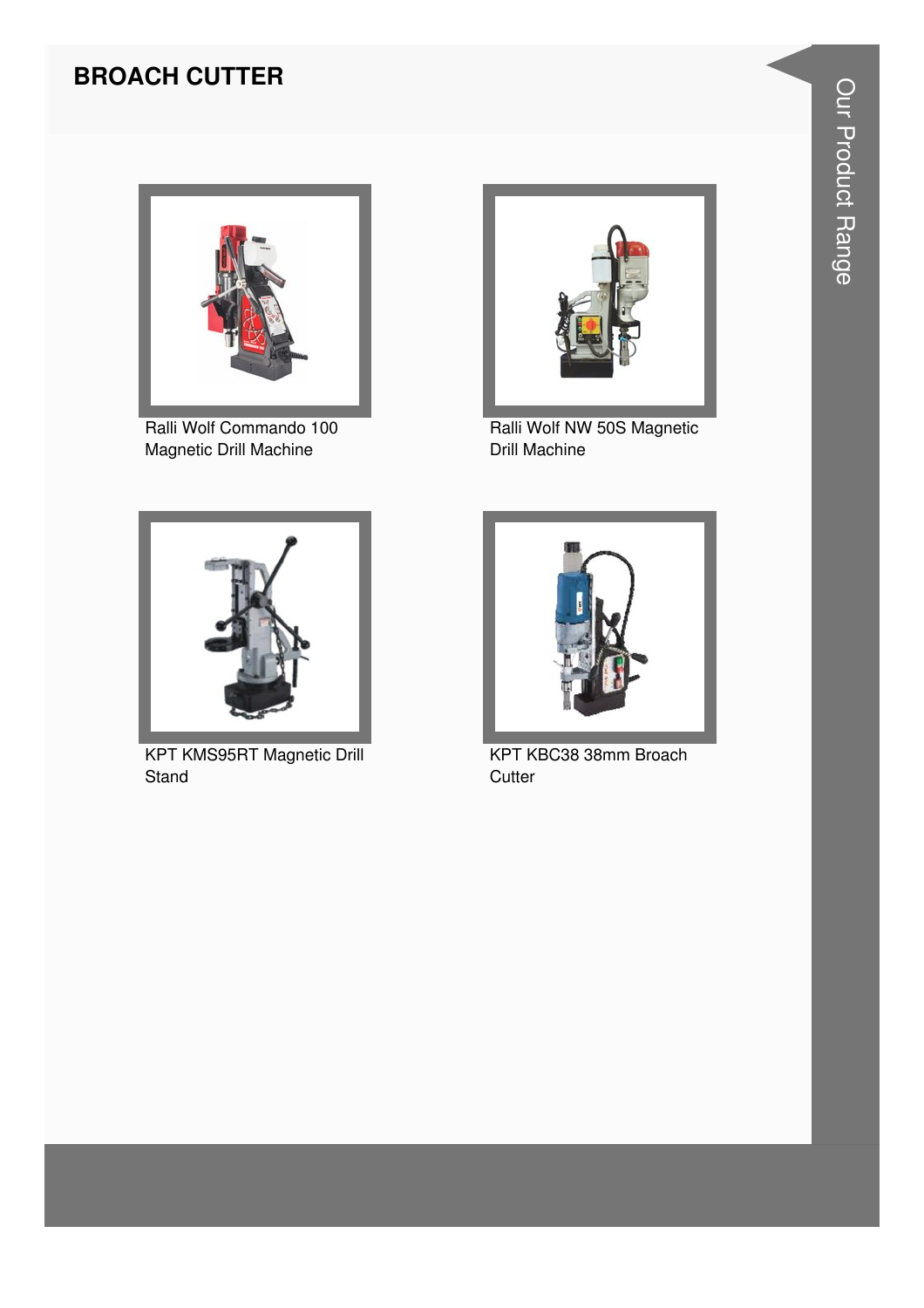# **AGRICULTURAL MACHINERY AND EQUIPMENTS**



**Brush Cutter Machine** 



Power Bilt Brush Cutter



Kisan craft Fogging machine



Earth Augur Machine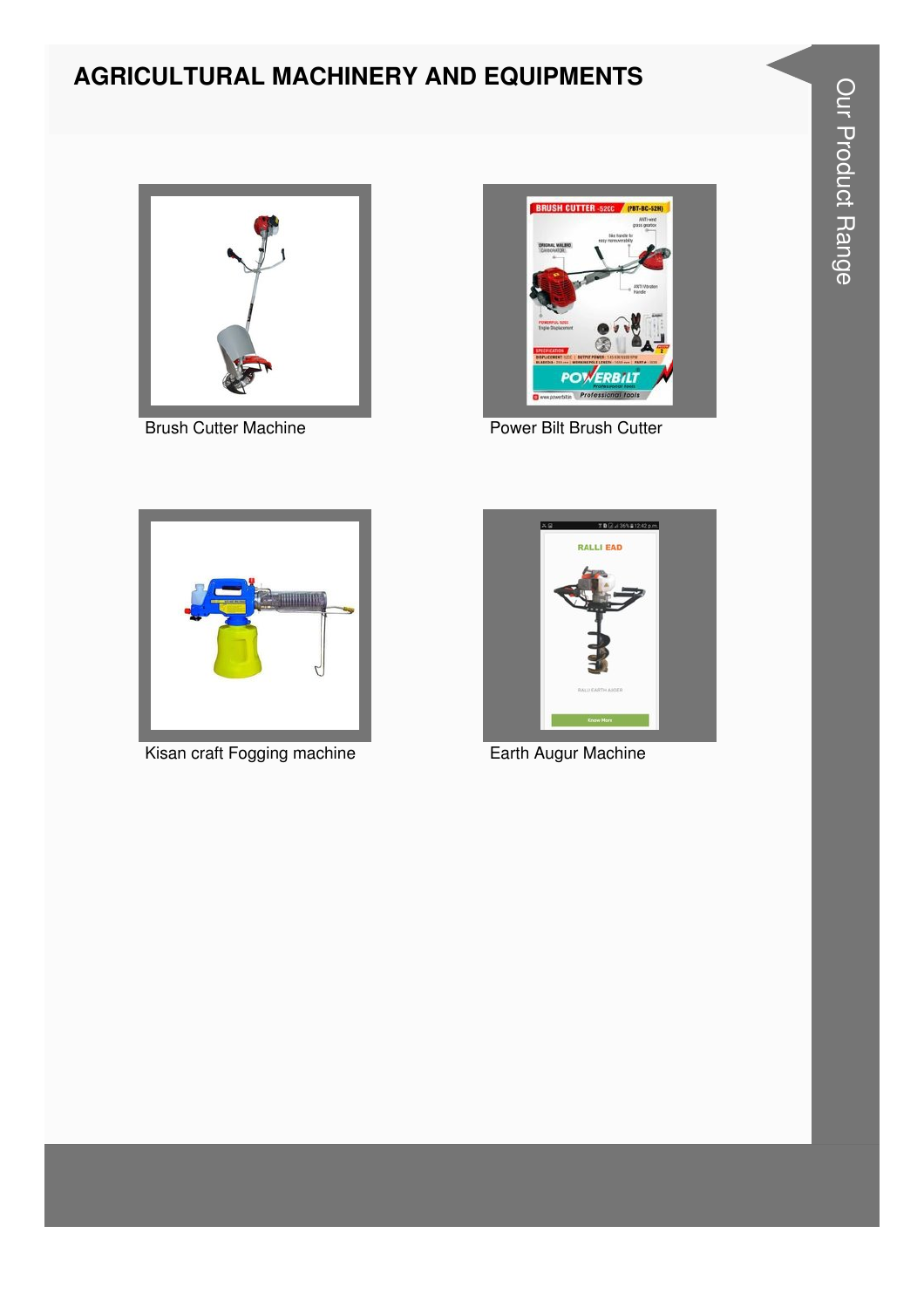#### **SPRAYER PUMP**



**Manual Operated Sprayer** Pump



**Battery Operated Sprayer** Pump<sup>1</sup>



**Hand Operated Manual Pump**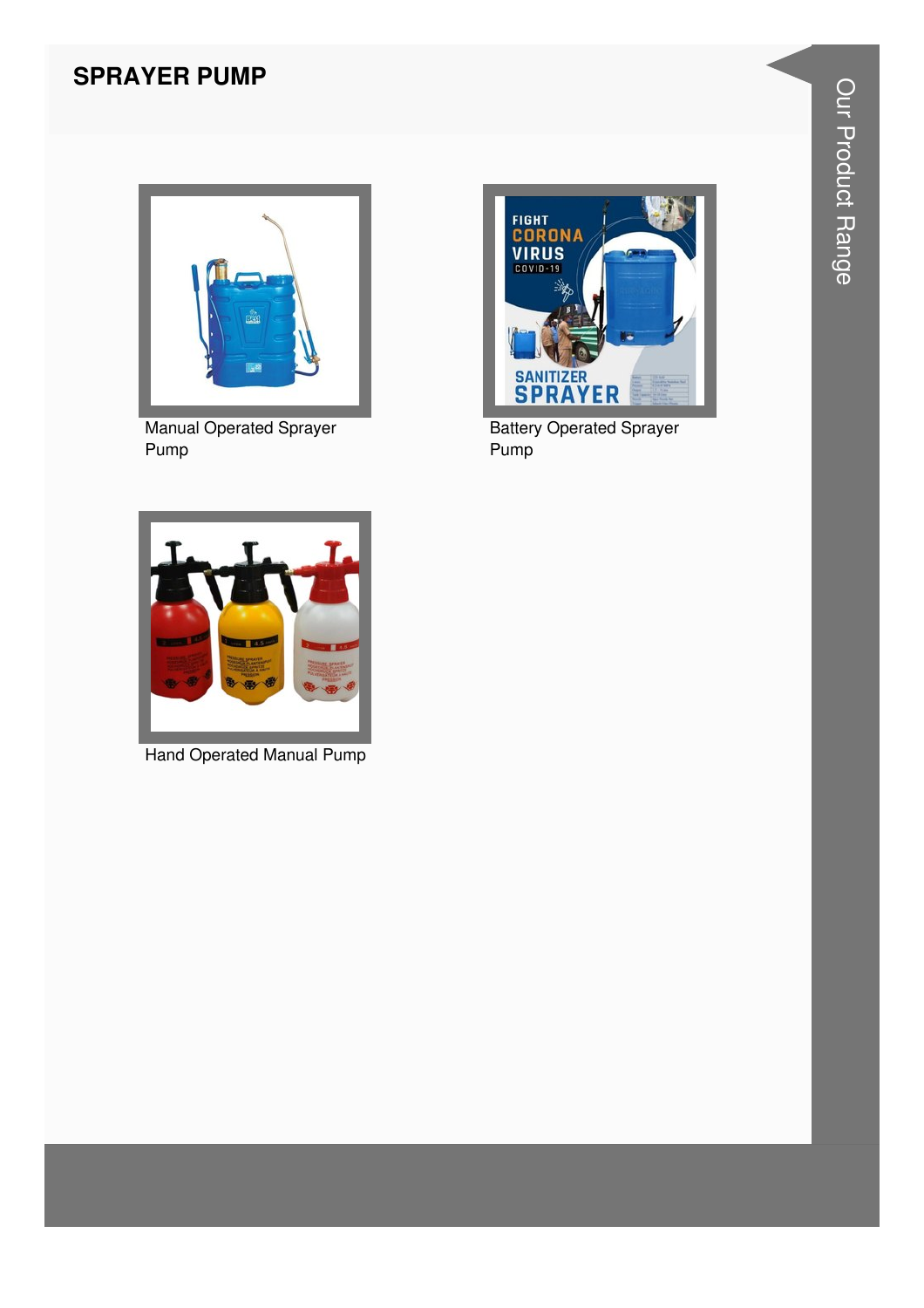# **LAWN MOWER**



Manual Lawn Mower



Ralli Wolf LM46E Lawn Mower



**Manual Sweeper Machine**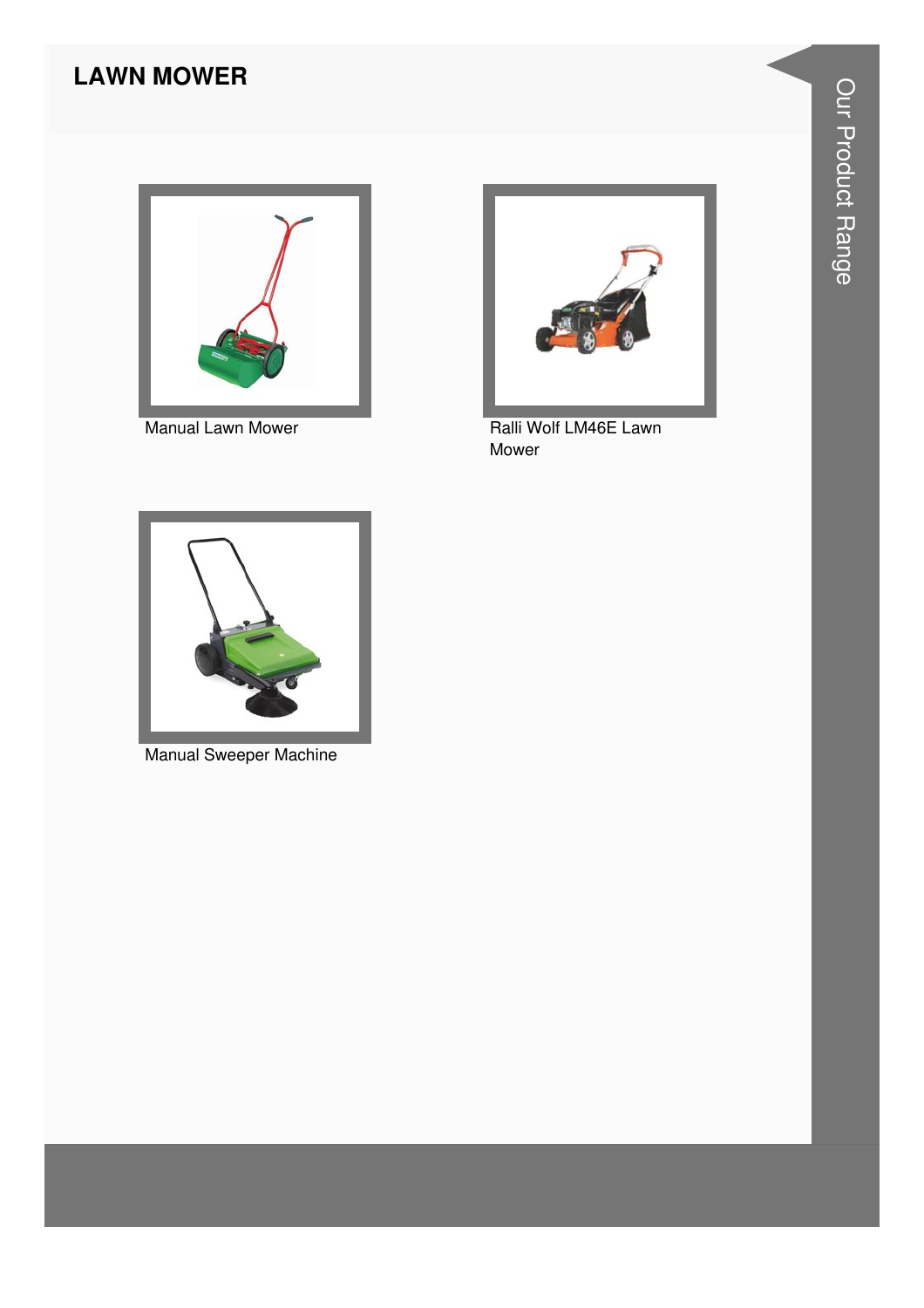#### **NEW ITEMS**



**Btali Bt 1000 Hpw Pressure** Washer



Multi Tool Set



**Hitachi Cutting Machine** 



**Stanley Ratchet Wrench** Spanner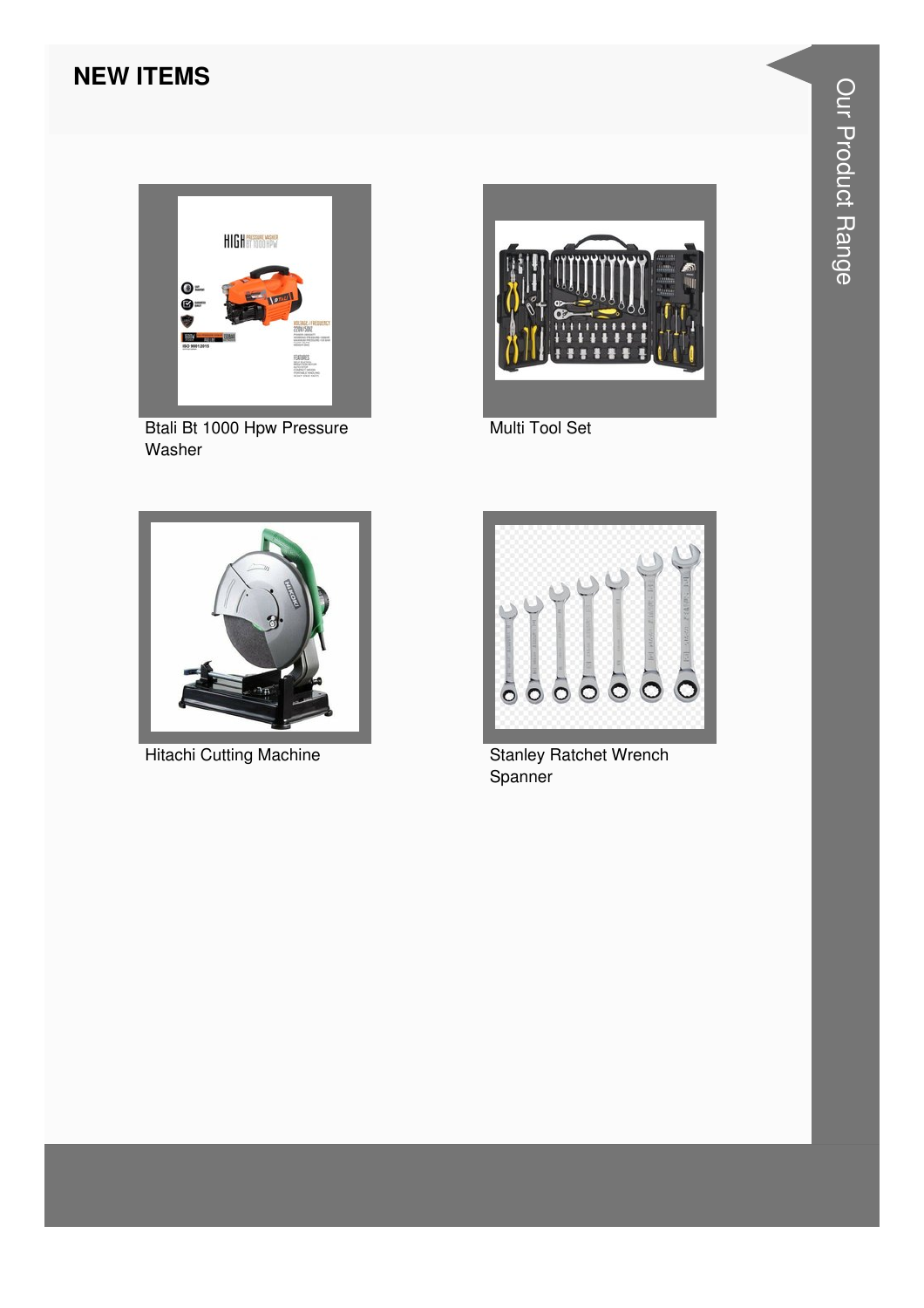

KPT KPTCS355 355mm Cut Off Saw



**Stanley Rotary Hammer Drill** 



Shakti SAG12-125 125mm Angle Grinder



**Stanley Hand Tool**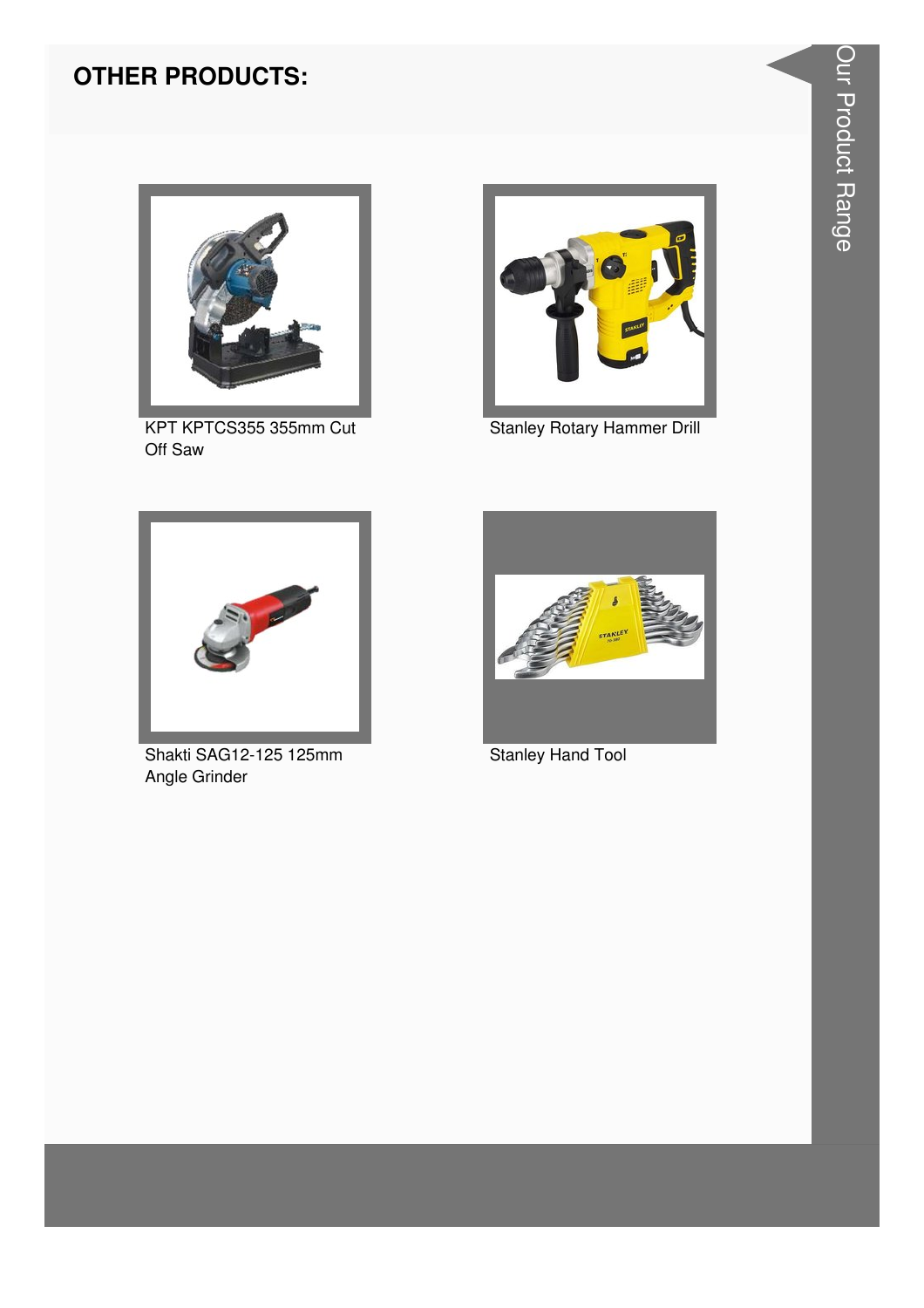

Bosch Rotary Hammer drill



KPT HD1285 k4 180mm **Heavy Duty Sander** 



Ralli Wolf RSW15 Spot **Welding Machine** 



Eastman Industrial Vacuum Cleaner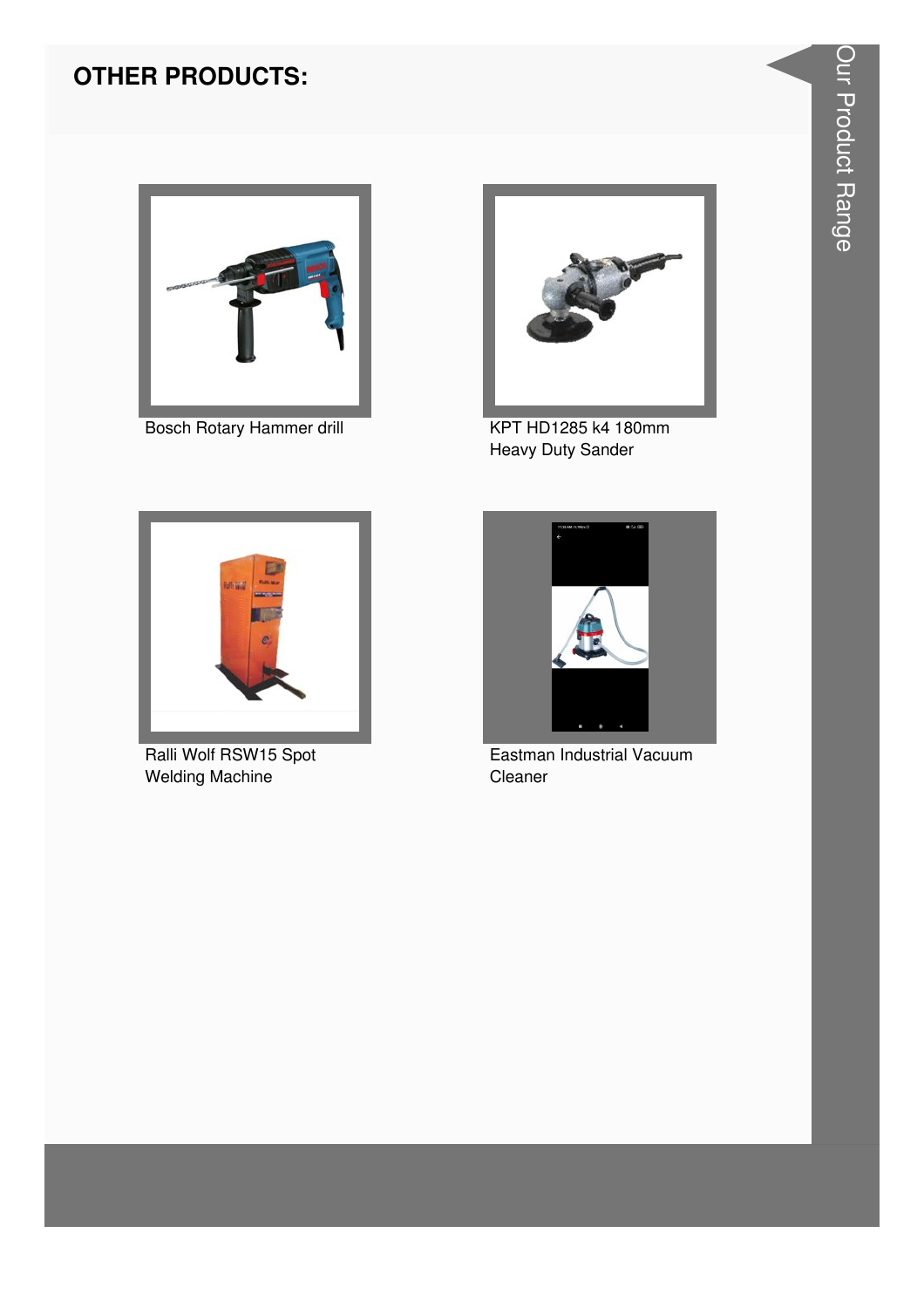

Eastman Air Pump



**SAW MASTER Chop saw** machine 14"



**TOTAL Pallet Truck** 



Handy Fogging machine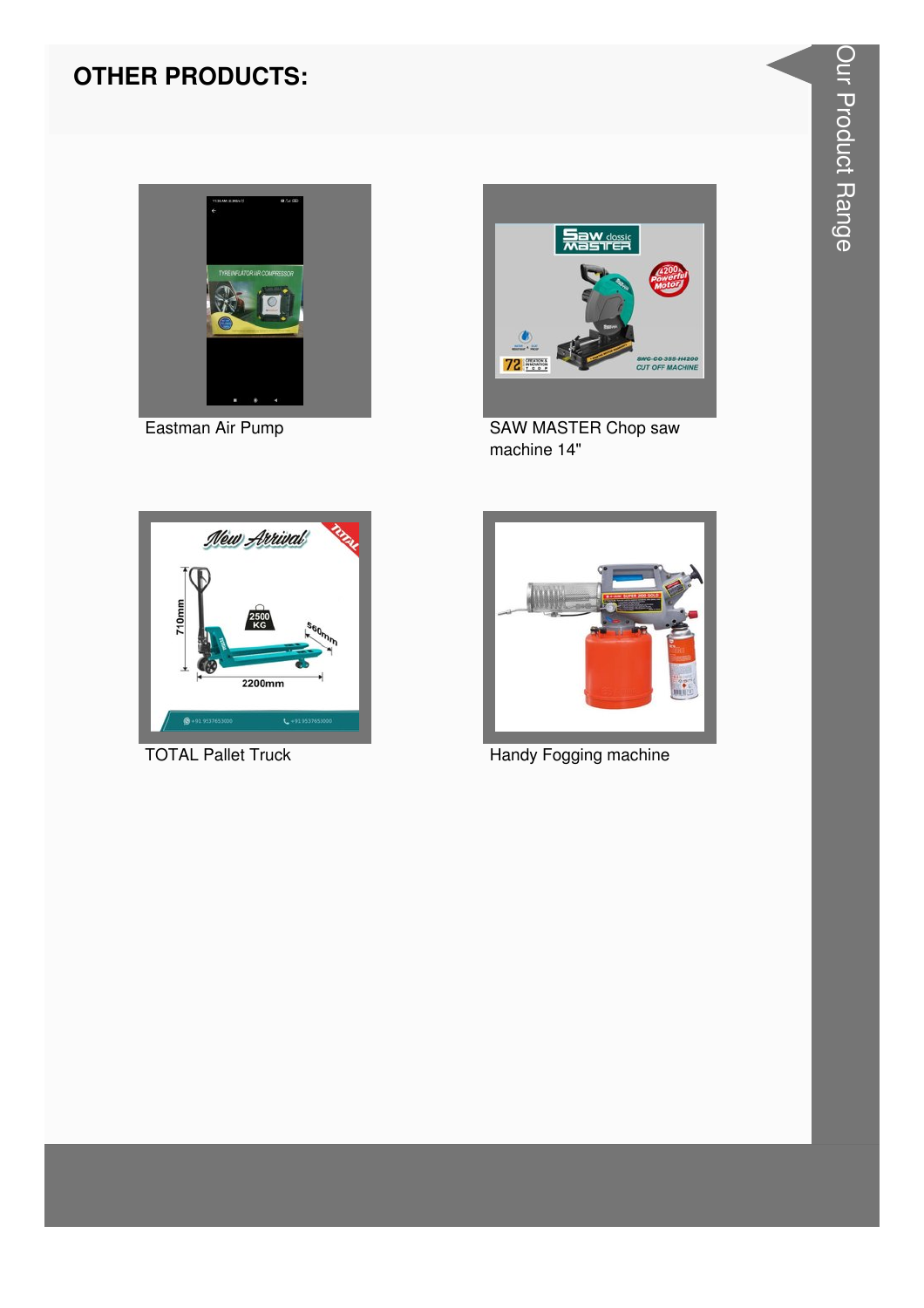

Jk Drill Bits



Garage tools



**JK Drill Bits** 



Bosch Wood Blade All size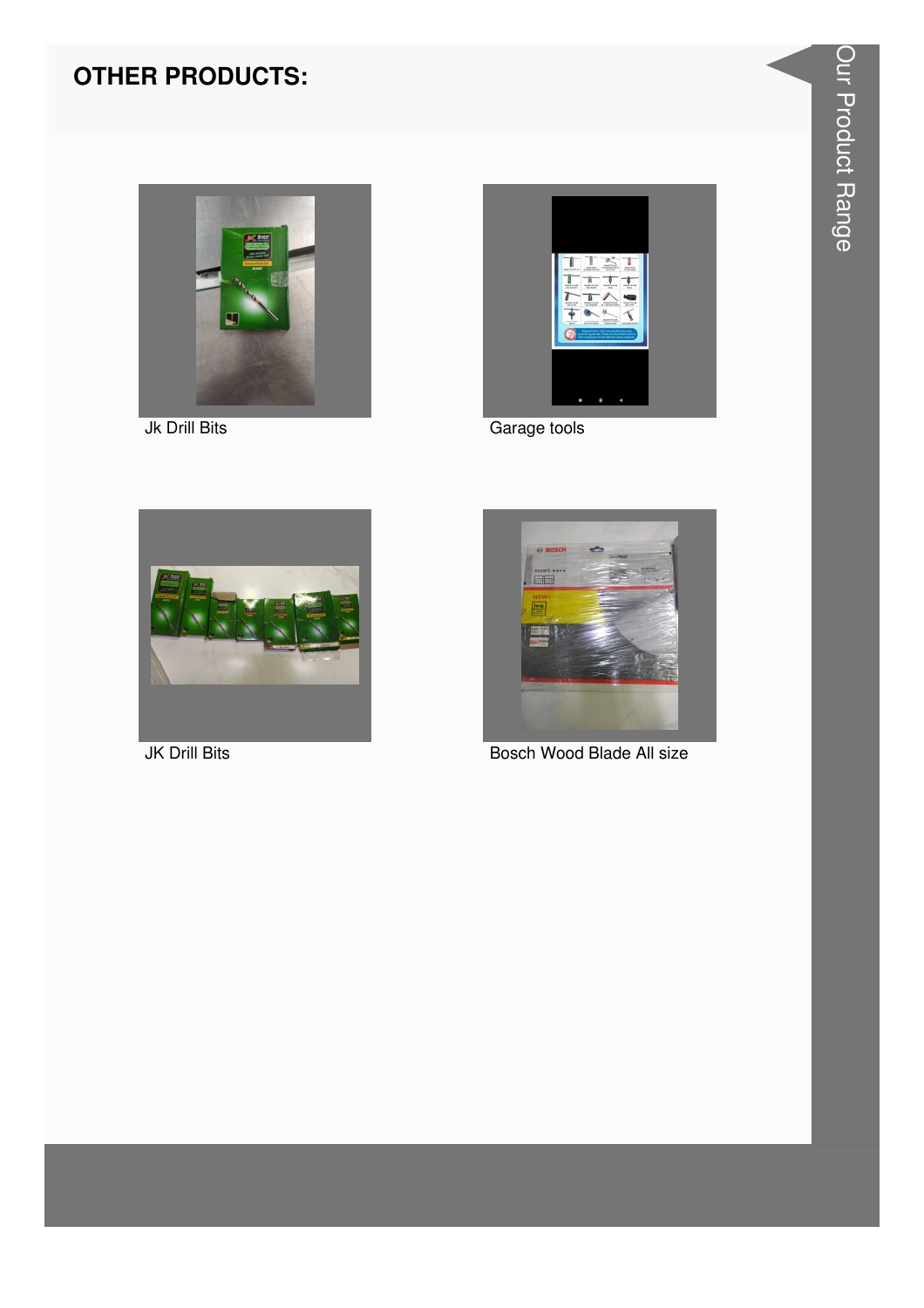

**TOTAL Cordless Impact** Wrench



**TOTAL Car Polisher** 



Petrol and electric Chainsaw



Hydraulic Trolley Jack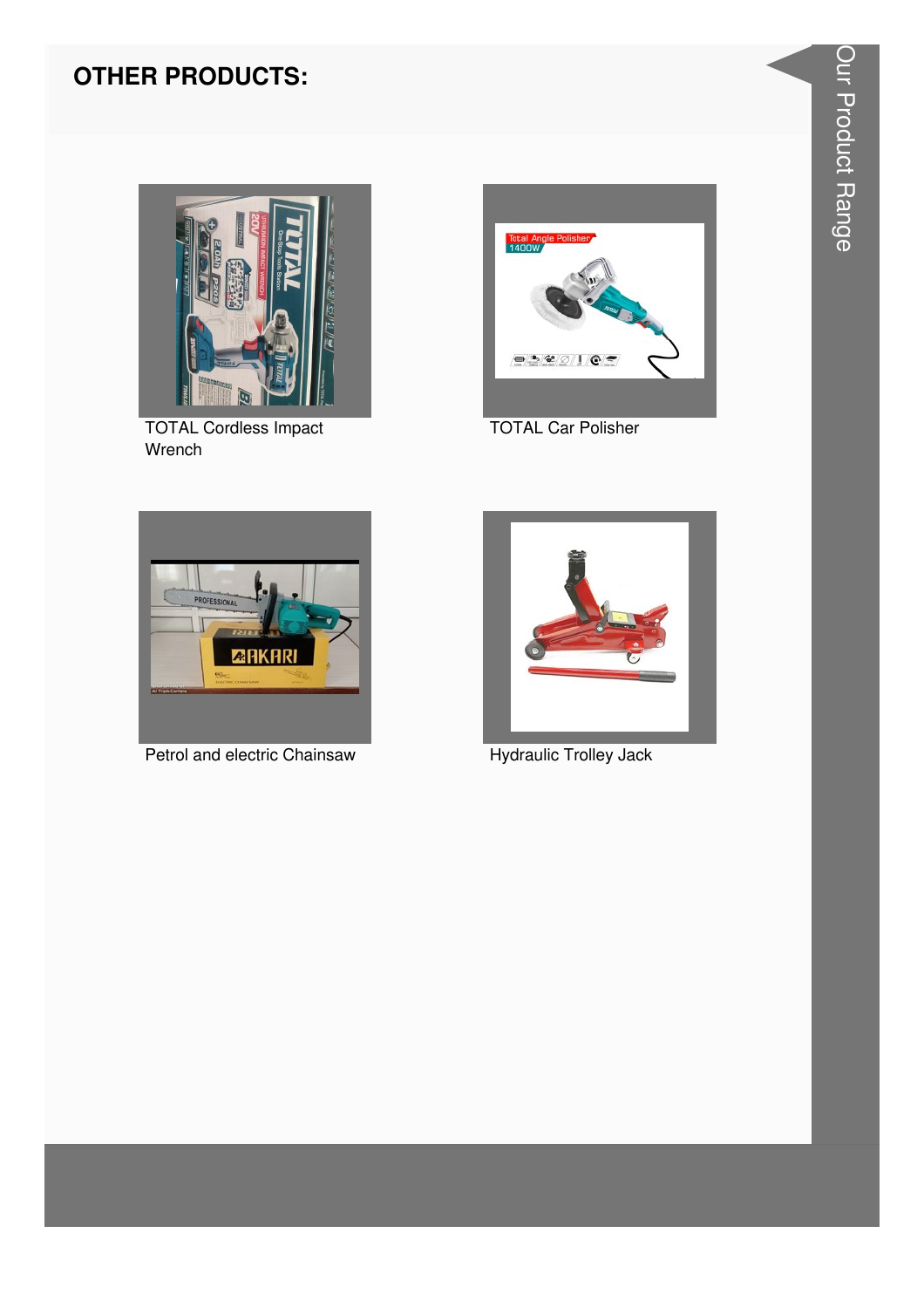

**Battery Operated Sealing** Machine for packing



Leather Apron For Welding



**Total Cordless DRILL** 



**Safety Helmet**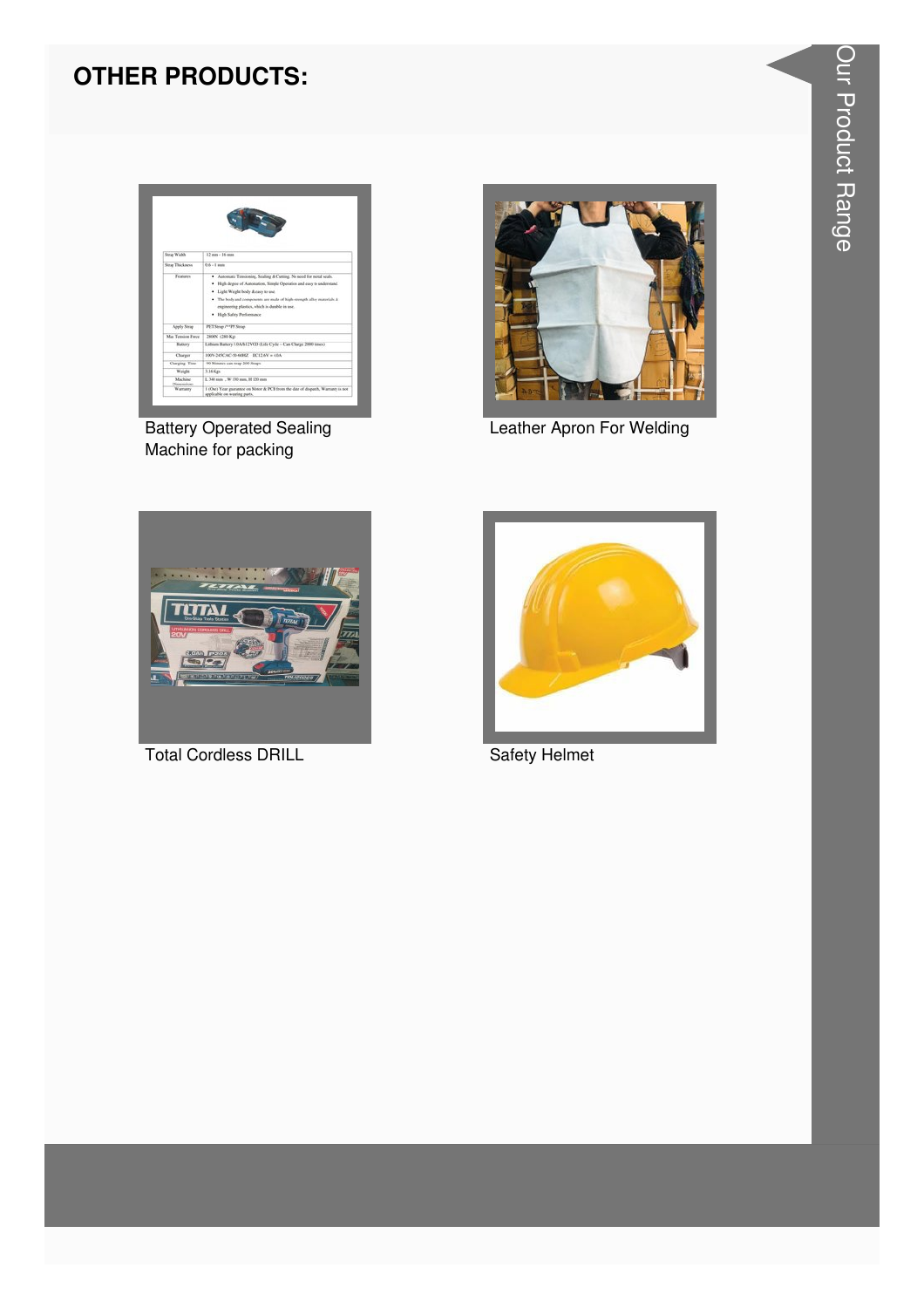# Factsheet

| Year of Establishment            | : 1980                      |
|----------------------------------|-----------------------------|
| <b>Nature of Business</b>        | : Wholesale Trader          |
| <b>Total Number of Employees</b> | $\therefore$ Upto 10 People |